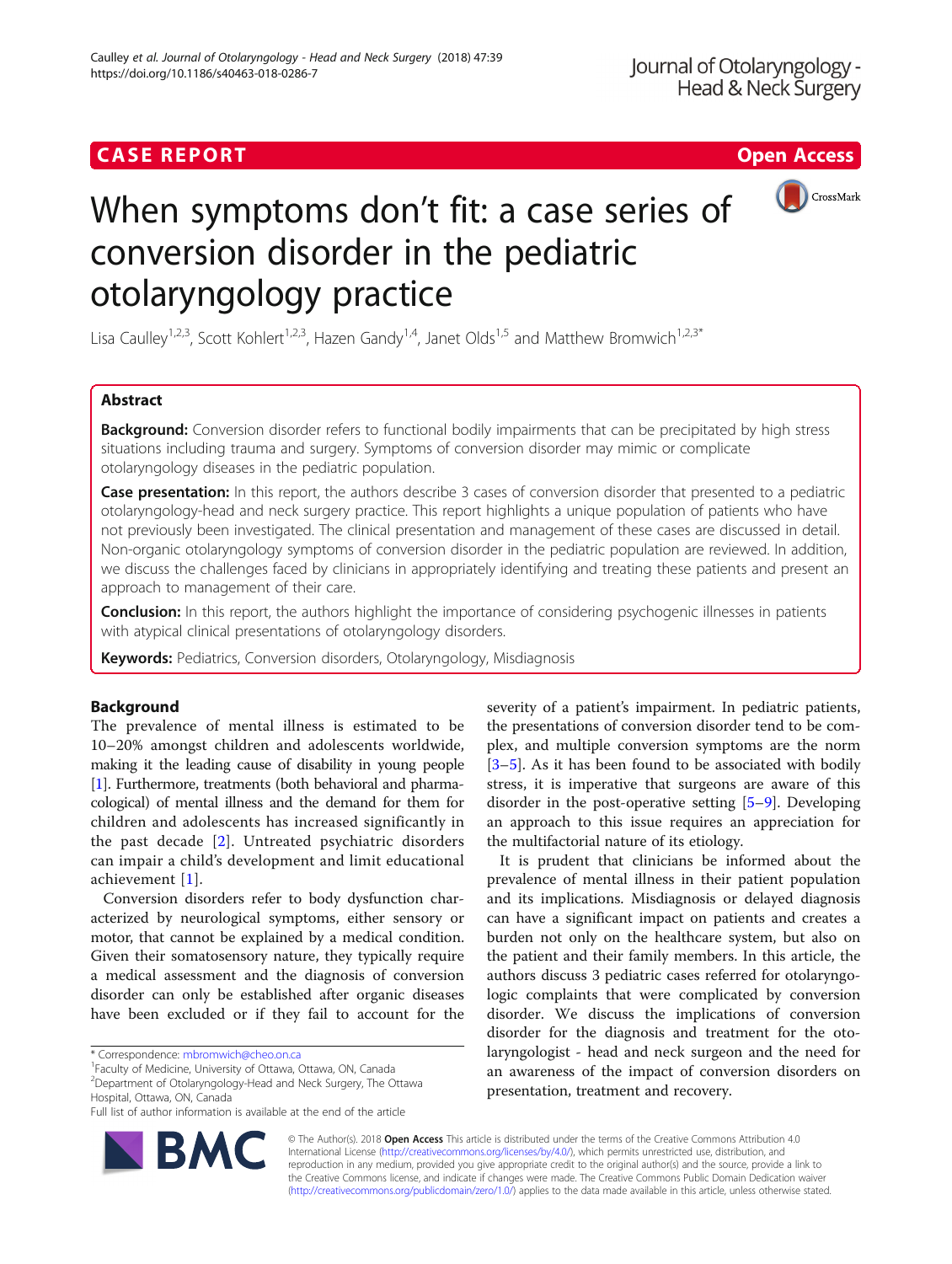# Case presentations

Patient 1 was a previously healthy 11-year-old girl who presented to hospital with a 2-week history of "dizziness". Her symptoms were described as disequilibrium precipitated by standing and sitting and relieved by lying flat. Her symptoms were unaffected by eye opening. Her symptoms were debilitating and she had difficulty ambulating. Her symptoms were unresponsive to antiemetics and she presented to the Children's Hospital of Eastern Ontario emergency room where she was diagnosed with vestibular neuronitis. When her symptoms persisted, she was admitted to hospital and assessed by the Otolaryngology-Head and Neck Surgery service. In addition to a history and focused head and neck examination, an oto-neurological examination was performed including evaluation of cranial nerves, voluntary saccades, spontaneous and gaze-evoked nystagmus, rapid head thrust and dix-hall pike maneuver. She did not demonstrate any clinical findings suggestive of vestibular neuronitis, migraine variant nor benign positional paroxysmal variant. Routine laboratory investigations were within normal limits. Magnetic resonance imaging of the brain was non-contributory. She was admitted to hospital for 4 days. She received instructions for daily strengthening exercises from the physiotherapy service. These interventions validated her experiences and offered a mechanism for symptom resolution that was psychologically and emotionally acceptable to the patient and her family, which resulted in a complete resolution of her symptoms. A previous diagnosis of social anxiety some 5 years ago may have been a relevant risk factor in the development of her symptoms.

Patient 2 was an 11-year-old girl who presented to hospital with a history of head trauma while somersaulting 3 weeks prior to her presentation. She described progressive headaches, disequilibrium, choreiform movements and ataxia following the mild traumatic head injury. Her symptoms were debilitating and she was unable to sit upright or ambulate. She had no significant past medical history. She was admitted to the medical service for 23 days, during which she was assessed by multiple subspecialties including the Otolaryngology – Head and Neck Surgery service. After a complete oto-neurological examination, she was found to have no evidence of a vestibular pathology to account for her symptoms, and a head computed tomography (CT) and magnetic resonance imaging (MRI) were normal. Routine laboratory investigations were within normal limits. Further assessment from Mental Health services identified the following contributing factors: post concussive symptomatology including high anxiety, high family expectations in the presence of limited communication and sibling rivalry, and the presence of a pre-existing significant traumatic event. A diagnosis of conversion disorder was made, and conceptualized as an unconscious avoidant coping mechanism. While an inpatient, she was followed by a multidisciplinary team including Psychiatry, Psychology and Physiotherapy. The focus of mental health interventions was on communication and expression of emotion, while Physiotherapy provided exercises to improve her symptoms and validation of her psychological distress. She improved significantly over the course of hospitalization and was discharged to outpatient follow-up through Mental Health Services for continued intervention and support.

Patient 3 was a 13-year-old boy who underwent an adenoidectomy. He had a past medical history of significant nasal obstruction due to adenoid hypertrophy. His post-operative course was complicated by recurrent adenoid bleeds. One month post-operatively, the patient began to complain of daily headaches. Over the two weeks following, he reported daily nausea and disequilibrium. He returned to the emergency department when he developed complete paralysis of the lower limbs, essentially rendering him paraplegic and disabled. A complete head and neck examination including oto-neurologic examination was within normal limits. Routine laboratory investigations were within normal limits. An MRI and MR venogram of the brain failed to reveal evidence of any intracranial pathology. He remained in hospital for 17 days. His gait progressively improved with physiotherapy until he returned to baseline. The Mental Health service identified pre-existing significant traumatic events and psychosocial stressors for the entire family associated with multiple moves and living in a refugee camp for a year and a half prior to immigrating to Canada. In addition, the patient was found to have some evidence of anxiety and perfectionism that were exacerbated by his inability to participate in school, secondary to the surgery.

## **Discussion**

To our knowledge, this is the first reported case series of pediatric psychiatric disorders that presented for consideration of otolaryngology-related pathology. Mental health disorders are misdiagnosed as organic diseases more frequently than clinicians expect due to several disease, patient and clinician factors. Furthermore, the ability to accurately diagnose patients with a psychiatric illness may often fall outside of the scope of practice for the average Otolaryngologist – Head and Neck Surgeon. However, as highlighted in the following section, it is crucial that clinicians keep psychiatric illnesses on the differential diagnosis, especially for patients who present with atypical or contradictory physical signs and symptoms. In addition, an approach to the management of these patients is provided as a resource for clinicians.

Functional disorders have been linked in the adult literature with a wide breadth of head and neck complaints, such as hearing loss, anosmia, stridor,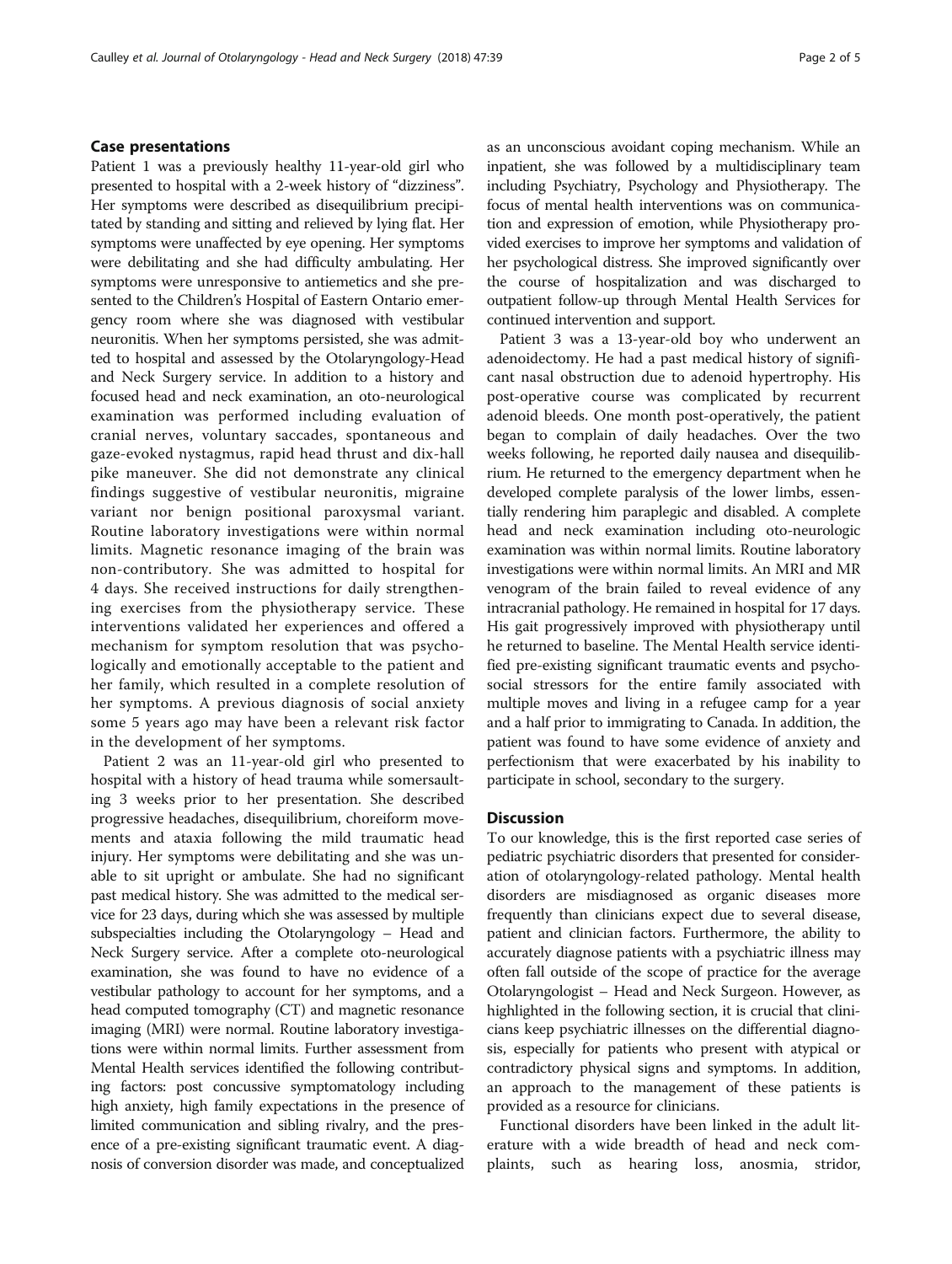dysphonia, and vision loss [[10](#page-4-0)–[14](#page-4-0)]. In children and adolescents, the most recent literature has reported symptoms arising from disorders such as pseudohypacusis and functional upper airway obstruction [[15](#page-4-0)–[17](#page-4-0)]. Paradoxical vocal cord motion, or psychogenic stridor, refers to the inappropriate adduction of the vocal cords during the respiratory cycle, and remains a common and frequently misdiagnosed functional disorder in the pediatric population. Over 50% of patients with paradoxical vocal cord motion are diagnosed with conversion disorder [\[12](#page-4-0)]. The differential diagnosis in the pediatric population is challenging, given the high base rates of pediatric mental health disorders including conversion disorder, adjustment disorder and autism spectrum disorder. This has the potential to be mistakenly diagnosed as primary otolaryngologic disease, as observed in this case series.

Conversion disorder (CD), or functional neurological symptom disorder, is characterized by disturbances in body function that are inconsistent with known anatomy or pathophysiology [[18\]](#page-4-0). The Diagnostic and Statistical Manual of Mental Disorders V defines the conversion disorder as the presence of "one or more symptoms of altered voluntary motor or sensory function" in the absence of any identifiable neurological or medical cause. While the symptoms are psychogenic in origin, conversion disorder distinguishes itself from malingering and factitious disorder as the CD patient is not intentionally experiencing these symptoms [[18,](#page-4-0) [19\]](#page-4-0). The patient population affected can be characterized as having perfectionist tendencies with high expectations regarding achievements and high levels of anxiety associated with illness [[20](#page-4-0)–[25](#page-4-0)]. There is no clear etiology of conversion disorder. However, in general, theories focus on the management of affect and stress [\[5,](#page-4-0) [18,](#page-4-0) [20](#page-4-0)–[22](#page-4-0), [24](#page-4-0), [25](#page-4-0)].

There are no bedside tests or investigations to establish the diagnosis of conversion disorder. The diagnosis is made after organic disease has been ruled out [[5,](#page-4-0) [18](#page-4-0)]. As such, diagnosing conversion disorder can put the clinician in the difficult position of having to communicate the presence of a non-organic illness as the source of the patient's severe disability, while validating the authenticity of their symptoms [[20\]](#page-4-0). However, this communication combined with appropriate intervention assists in validating symptoms and provides a mechanism for their resolution.

Although it is rare for the practicing surgical specialist to encounter this disorder, its atypical sensory and motor manifestations make it a potential diagnosis in any specialist's practice. For instance, these patients may find themselves under the care of an Otolaryngologist-Head and Neck Surgeon to rule out organic hearing loss or peripheral vertigo as the etiology of their symptoms [\[26](#page-4-0)]. Objective tests of hearing and vestibular dysfunction, including audiometry, electronystagmography and rotational chair testing are essential to rule out organic pathology. Ancillary studies to detect non-organic pathology in children, including the Stenger Test, can be considered to identify pseudohypoacusis. The authors encourage consideration of psychological stressors as factors to be considered, which may be associated with conversion, or other, disorders encountered in severe disease and in the postoperative period as demonstrated in the presented cases. Early diagnosis and therapy can significantly improve health outcomes in these patients [\[19](#page-4-0)], and the prognosis is considered to be excellent (with roughly 95% of affected individuals experiencing spontaneous resolution of their symptoms within one month of diagnosis) [\[27](#page-4-0)].

# A diagnostic challenge Understanding the patient

With the support of online resources and media publicity, patients now present with a plethora of computer-generated differential diagnoses and planned diagnostic investigations independent of their physician's input [\[28](#page-4-0)]. However, the new age of knowledgeable and autonomous patients poses both benefits and challenges to clinicians.

Patients may find it challenging to accept a psychiatric diagnosis, which is based heavily on clinical judgment, when they have initially become invested in the concept of an organic disease as the etiology of their symptoms. The agnostic approach, where possible diagnoses and explanations are equally valid, is used by clinicians to manage relaying a lack of diagnosis to a family [[29](#page-4-0)]. This approach may avoid questions about the authenticity of symptoms that can contribute to a hostile physician-patient relationship [[20,](#page-4-0) [29](#page-4-0)]. Clinicians should be aware of the very sensitive and frank discussion that needs to take place with patients regarding the nature of their illness. Establishing a forum for discussion will also assist in providing guidance around patient-specific therapy for this disorder [\[20](#page-4-0)]. This discussion, validating both physical and mental symptoms, optimally could include an open invitation for the value of mental health professionals as part of the health care team.

## Superfluous diagnostic testing

Diagnosis of mental illness continues to rely heavily on clinical judgment and judicious use of diagnostic testing. This means that clinicians must balance patient perspectives and values with clinical practice guidelines and professional expertise. This can be challenging in the context of unexplained symptoms and patients' conceptualizations about the symptoms, but optimally can be an opportunity to assist the patient in accessing evidence-based resources and care.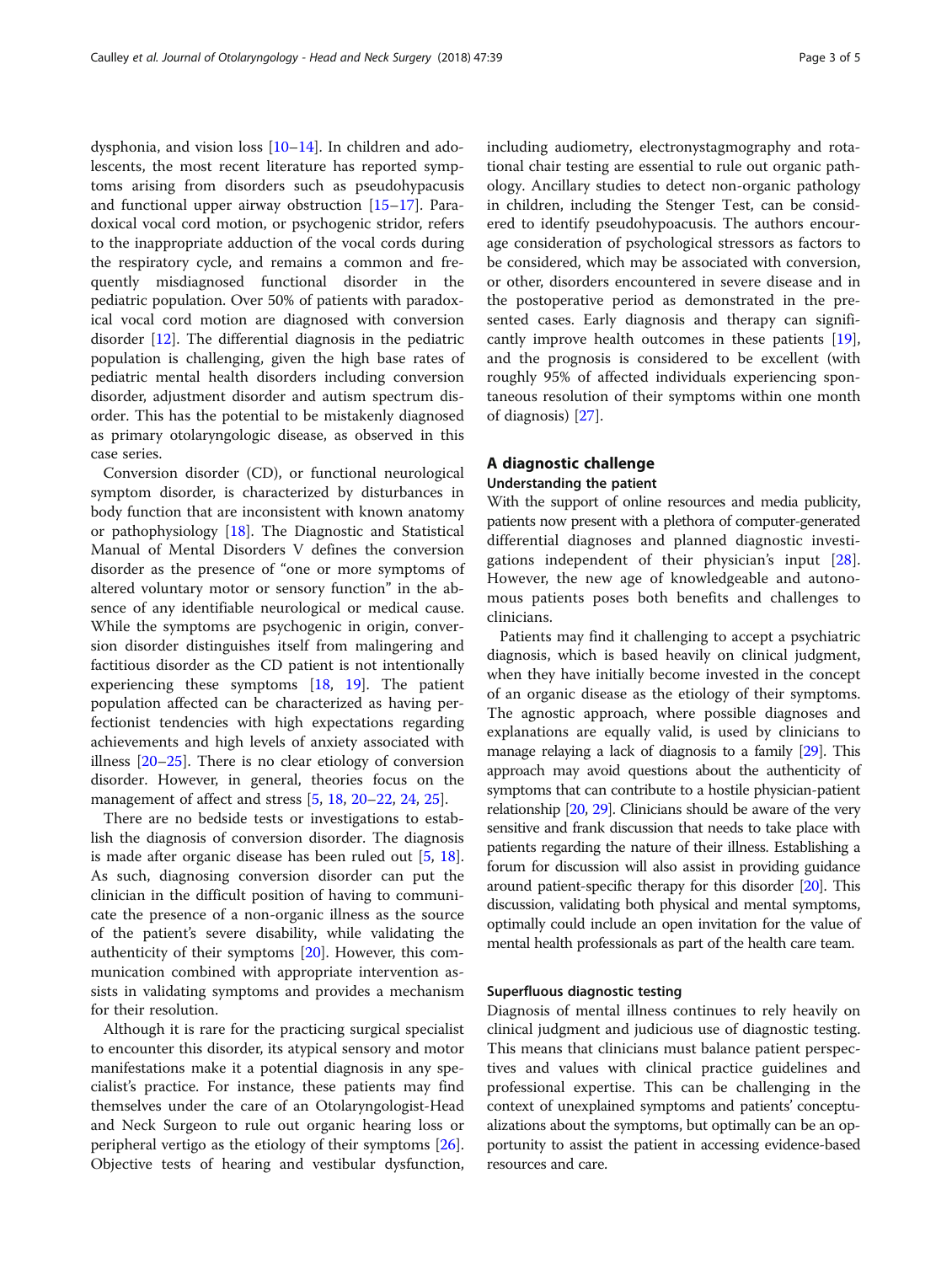The patient-physician relationship is founded heavily in trust from both parties. This may invoke some restraint on the part of the clinician in opposing patient requests for non-beneficial investigations and procedures [[28\]](#page-4-0). However, clinicians must be wary of the fact that both patients as well as physicians can introduce biases into clinical decision-making that can complicate care and increase health care costs [[30](#page-4-0)]. Brett and McCullogh [[28](#page-4-0), [31\]](#page-4-0) described an approach to clinical practice in the context of differing interests to facilitate patient-physician relationships. The authors recommend that a patient's preference for a diagnostic or therapeutic intervention dictate medical decision-making only when there is a modicum of potential clinical benefit. It is only if they meet this criterion that physicians proceed with patient-selected interventions [\[28,](#page-4-0) [31](#page-4-0)].

In addition to their patients, clinicians also have a fiscal responsibility to the health care system on a societal level to ensure its sustainability and judicious use of its resources [\[28,](#page-4-0) [32](#page-4-0)]. Although cost should not prevent patients from receiving optimal medical care, the fact remains that non-beneficial interventions have implications for individual patients and society as a whole and should be considered essential to professional integrity [[28,](#page-4-0) [33](#page-4-0)–[35\]](#page-4-0). Eliminating waste in diagnostic interventions, including duplicate and non-beneficial testing, can reduce a significant cost burden on the health care system [[33](#page-4-0)]. At a certain threshold, challenging a patient's request when supported by clinical evidence should not be misconstrued as a denial of patient's perspective, but rather a professional responsibility to ensure cost-effective medical care [\[28\]](#page-4-0). This is best managed through transparent and collaborative dialogue, focused on the value of further investigations in improving the understanding of the evolving clinical picture and/or changing the clinical management.

# Approach to the atypical otolaryngology-head and neck surgery patient

The appropriate management of pediatric patients with atypical symptoms can be a challenging task for Otolaryngologists. This report should stand as a resource for clinicians who encounter difficult cases in this context (Table 1). Open dialogue should be maintained with the patient and their family throughout the patient interaction. In challenging cases, such as those presented in this article, it is important for clinicians to broaden their differentials to include non-organic etiologies of otolaryngology disorders. Evaluation of these patients should be initiated with a thorough history and should note any potential risk factors for mental health and psychosocial factors which may impact the resiliency of the patient to cope with medical interventions, including surgery. Physical examination should include a complete

|  | Table 1 Approach to the atypical ENT patient |  |  |  |  |
|--|----------------------------------------------|--|--|--|--|
|--|----------------------------------------------|--|--|--|--|

| Establish broad differential diagnoses <sup>a</sup> |                                                                                                                                      |  |  |  |
|-----------------------------------------------------|--------------------------------------------------------------------------------------------------------------------------------------|--|--|--|
| Organic diseases                                    |                                                                                                                                      |  |  |  |
| Non-organic diseases Pseudohypacusis                |                                                                                                                                      |  |  |  |
|                                                     | Functional upper airway obstruction                                                                                                  |  |  |  |
|                                                     | Conversion disorder                                                                                                                  |  |  |  |
|                                                     | Adjustment disorder                                                                                                                  |  |  |  |
|                                                     | Autism spectrum disorders                                                                                                            |  |  |  |
| Patient evaluation                                  | Thorough history and physical examination<br>including flexible nasolaryngoscopy                                                     |  |  |  |
|                                                     | Audiometry and vestibular testing should be<br>performed to rule out organic pathology as<br>indicated by the presenting complaint   |  |  |  |
|                                                     | Consultation with relevant specialists including<br>neurology and psychiatry                                                         |  |  |  |
|                                                     | Consider neuroimaging to rule out structural<br>pathology                                                                            |  |  |  |
| Treatment overview                                  | Assessment of goals with staff, patient and family                                                                                   |  |  |  |
|                                                     | Confirm belief in presenting symptoms                                                                                                |  |  |  |
|                                                     | Avoid accusation                                                                                                                     |  |  |  |
|                                                     | Ensure patient and family is connected with<br>appropriate community resources including<br>physical or psychological rehabilitation |  |  |  |
|                                                     | Arrange follow-up visits                                                                                                             |  |  |  |

<sup>a</sup> This should be a resource utilized by clinicians in appropriate cases where an organic pathology has been ruled out

oto-neurologic examination and test of vestibular function. Rehabilitation should be prescribed based on results of screening and diagnostic testing. A consultation with Neurology and Mental Health services should be contemplated early, and where appropriate, an integrated team approach considered. The final care plan for these patients should commence with an understanding of the patient and family's goals, validation of the patient's symptomology and appropriate plan of care.

## Conclusion

Delayed identification of mental illness can result in significant medical and psychological consequences for patients, increase the burden of care, and can impact their faith in the health care system. Furthermore, it creates a significant economic burden for the health-care system as a whole. In this case series, the authors present 3 patients in whom presentation and management of otolaryngology-related concerns were confounded by underlying conversion disorder.

While most patients referred to an Otolaryngology-Head and Neck Surgeon will have organic explanations for their symptoms, it is important for the clinician to keep psychogenic causes and contributors on the differential, especially in patients with atypical clinical presentations. The